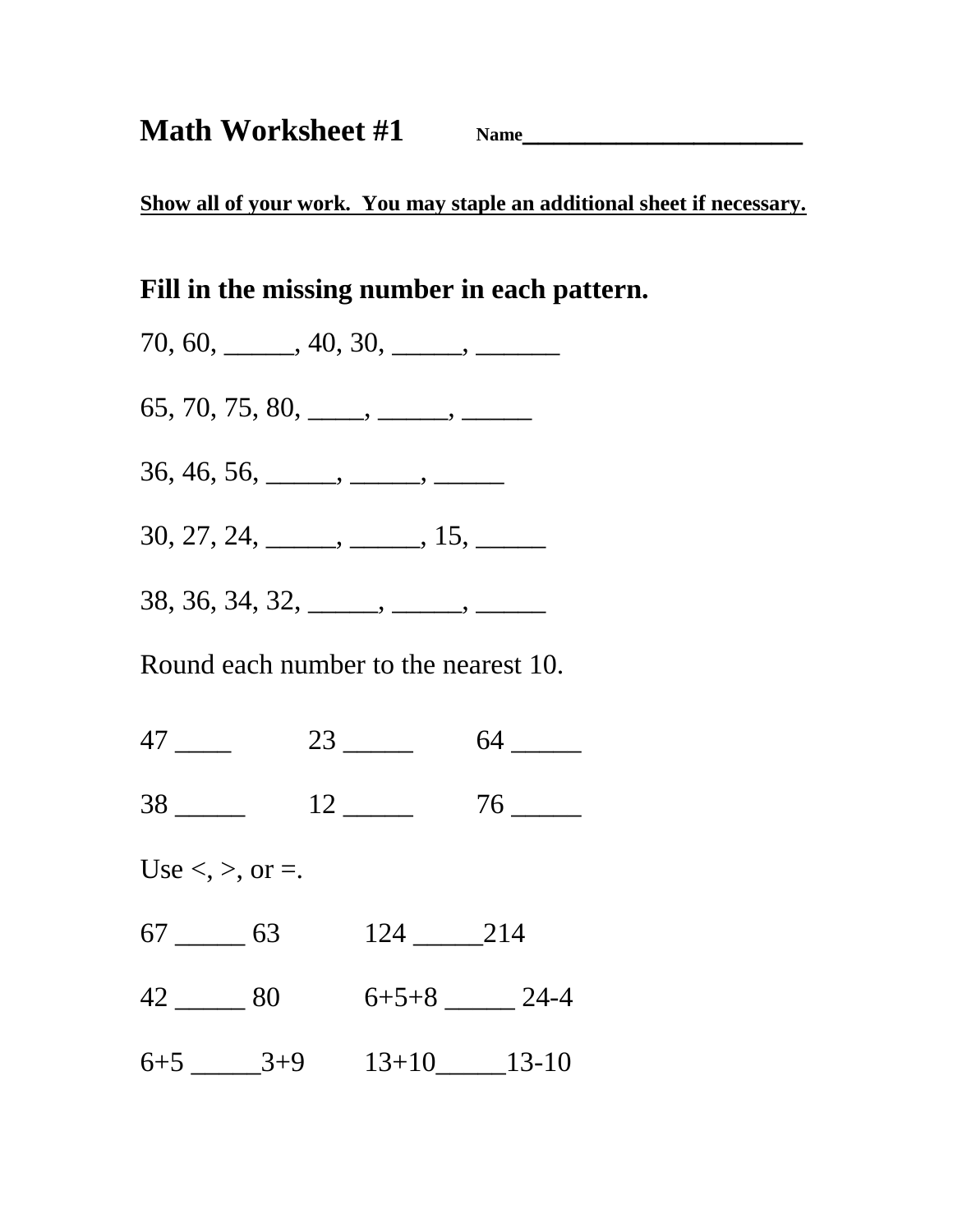# **Math Worksheet #2 Name\_\_\_\_\_\_\_\_\_\_\_\_\_\_\_\_\_\_**

**Show all of your work. You may staple an additional sheet if necessary.**

### **Write the numbers in order from greatest to least.**

| 472 478 483 438 |  |  |  |
|-----------------|--|--|--|
| 604 406 640 460 |  |  |  |

Write the number and the number word.

| 8 tens 7 ones |                          |                                                                                                                      |
|---------------|--------------------------|----------------------------------------------------------------------------------------------------------------------|
| 5 tens 2 ones |                          |                                                                                                                      |
| 9 tens 9 ones |                          | <u> 1980 - Jan Jan Jawa Barat, president populari president populari populari president populari populari popula</u> |
|               | 1 hundred 4 tens 5 ones  |                                                                                                                      |
|               | 3 hundreds 1 tens 8 ones |                                                                                                                      |

Reggie wants to put 4 stickers on each page of a book.

| How many                       |                 |  |  |  |
|--------------------------------|-----------------|--|--|--|
| stickers will he<br>need for 5 | <b>Pages</b>    |  |  |  |
| pages?                         | <b>Stickers</b> |  |  |  |
| <b>Stickers</b>                |                 |  |  |  |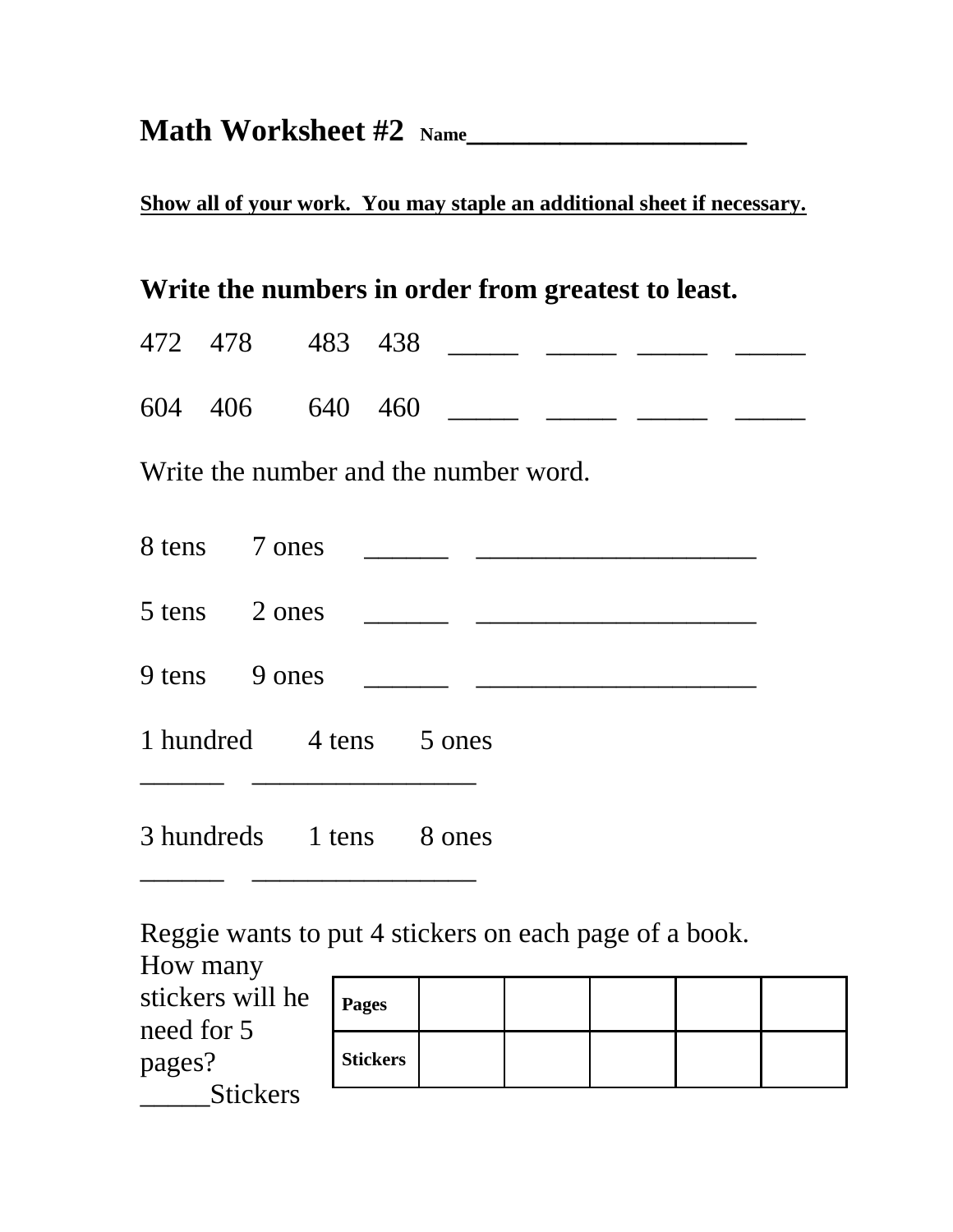**Math Worksheet #3** Name

**Show all of your work. You may staple an additional sheet if necessary.**

**Use the data from the tally chart to make a pictograph.**

| Our Weekend Fun    |       |               | Our Weekend Fun |
|--------------------|-------|---------------|-----------------|
|                    |       |               |                 |
| Activity           | Tally | Video         |                 |
|                    |       | Games         |                 |
| <b>Video Games</b> | ////  |               |                 |
|                    |       | <b>Sports</b> |                 |
| <b>Sports</b>      | UM UM |               |                 |
|                    |       | <b>Movies</b> |                 |
| <b>Movies</b>      |       |               |                 |

**Key: each**  $\odot$  **stands for 2 friends.** 

Use the data from the chart to make a Venn Diagram.

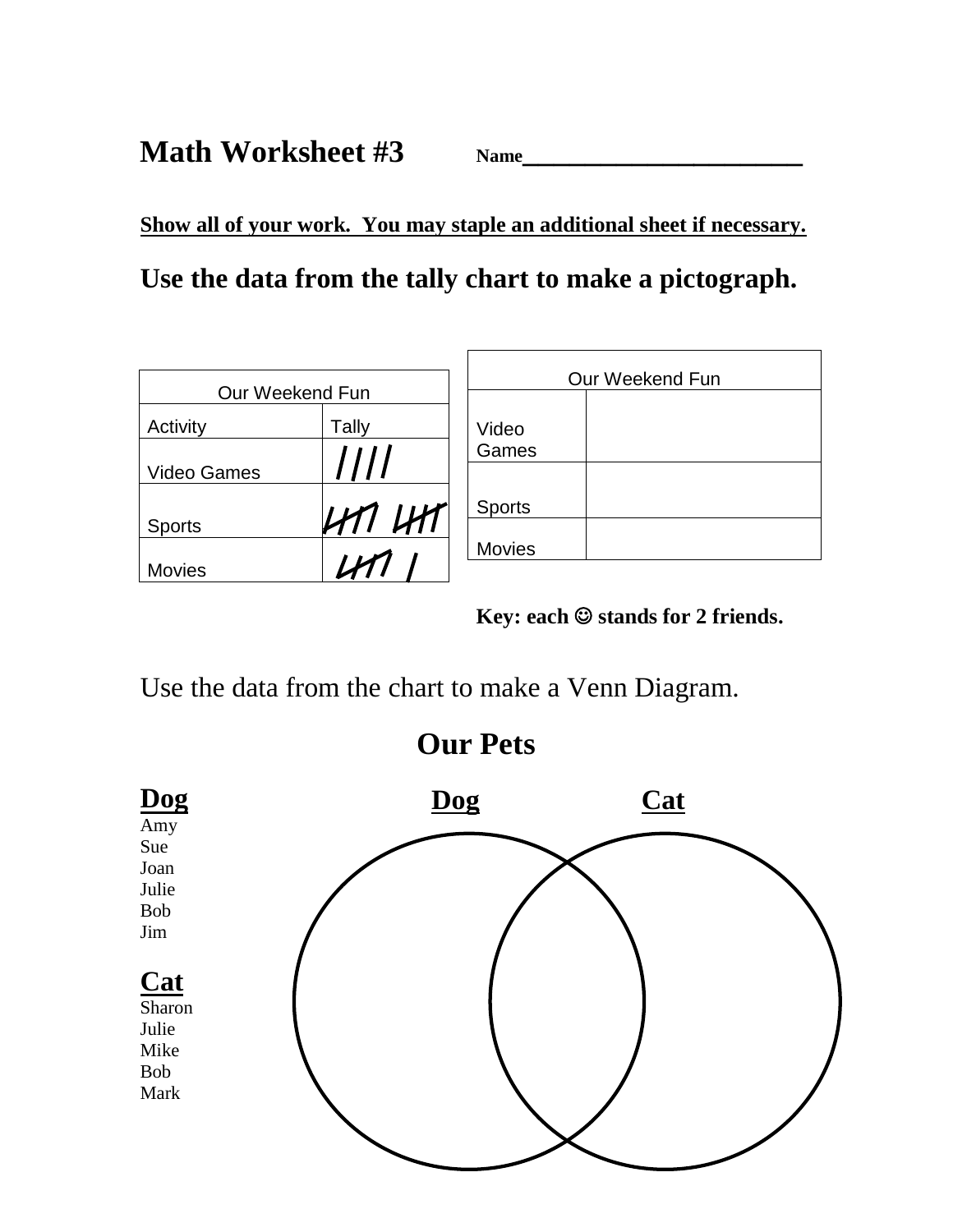## **Math Worksheet #4**

Name:\_\_\_\_\_\_\_\_\_\_\_\_\_\_\_\_\_\_\_\_\_\_\_

Show all of your work. You may staple an additional sheet if necessary.

#### **Add.**

| 1)  | 78<br>$\pm 13$       | 2)  | 58<br>$\pm 23$       | 3)  | 24<br>$\pm 62$       | $\boldsymbol{4}$ | 37<br>$\pm$ 2               |
|-----|----------------------|-----|----------------------|-----|----------------------|------------------|-----------------------------|
| 5)  | 12<br>± 28           | 6)  | 69<br>±14            | 7)  | 85<br>$+ 8$          | 8)               | 55<br>$+18$                 |
| 9)  | 61<br>14<br>$\pm 13$ | 10) | 12<br>43<br>$+29$    | 11) | 24<br>24<br>$\pm 23$ | 12)              | 76<br>$\mathbf{3}$<br>$+10$ |
| 13) | 192<br>$+693$        | 14) | 527<br>$+206$        | 15) | 486<br>$+307$        | 16)              | 580<br>$+145$               |
|     | Subtract.            |     |                      |     |                      |                  |                             |
| 1)  | 76<br>$-30$          | 2)  | 34<br>$\frac{-3}{2}$ | 3)  | 49<br>$-42$          | $\boldsymbol{4}$ | 62<br><u>38</u>             |
| 5)  | 91<br><u>- 47</u>    | 6   | 84<br><u>- 38</u>    | 7)  | 93<br><u>- 85</u>    | 8)               | 91<br>$-44$                 |
| 9)  | 79<br>$\frac{8}{2}$  | 10) | 80<br>$\overline{1}$ | 11) | 37<br>$-19$          | 12)              | 93<br>$\overline{4}$        |